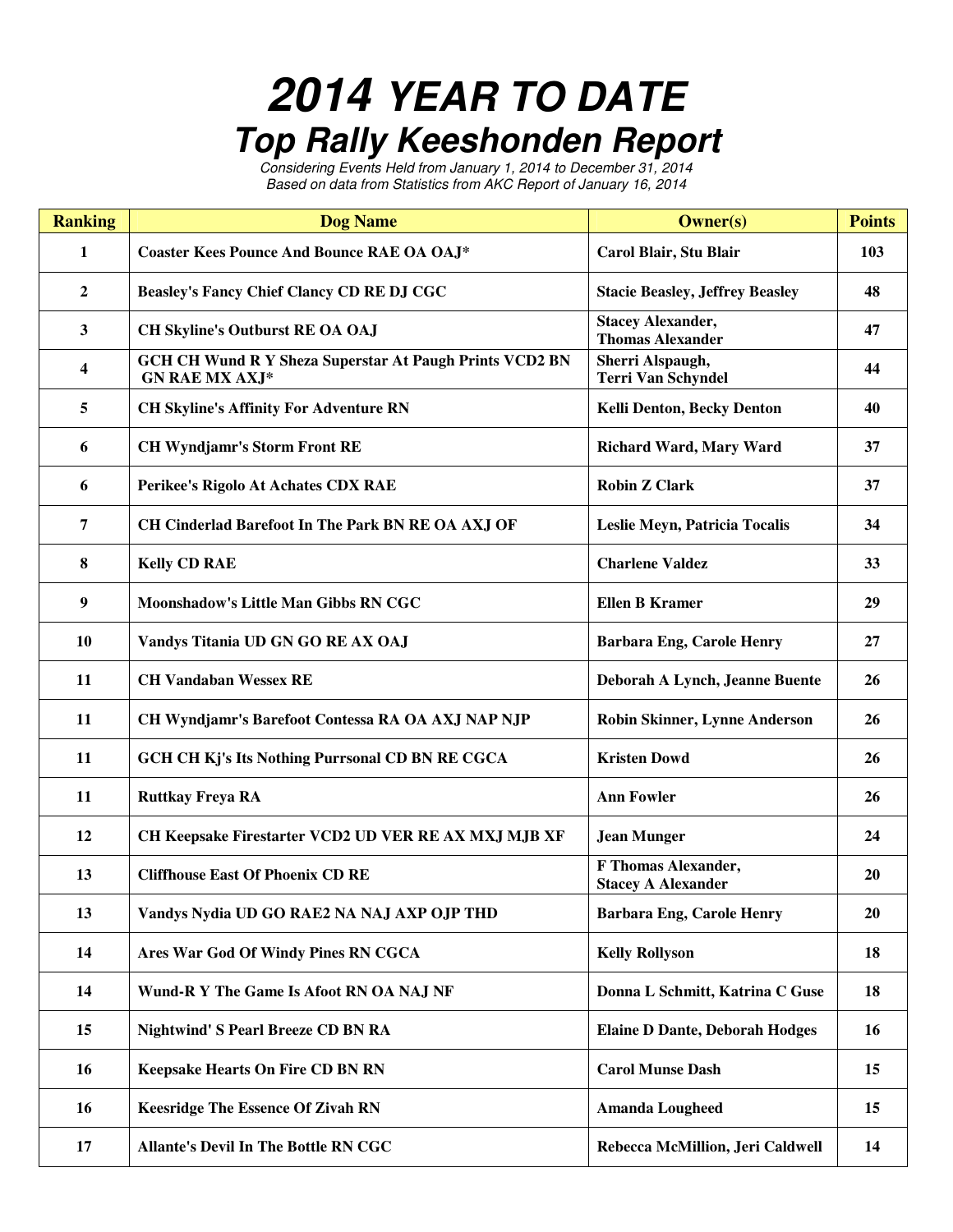| 17        | CH Hallelujah's Canon Amen CD RE OA OAJ NF                                                   | Sue Ellen Cassiday, John Cassiday                                     | 14                      |
|-----------|----------------------------------------------------------------------------------------------|-----------------------------------------------------------------------|-------------------------|
| 17        | <b>CH Wund-R Y Bases Loaded RN CGC</b>                                                       | David Malanick, Angie Malanick,<br><b>Terri Van Schyndel</b>          | 14                      |
| 17        | Wund-R Y The Game Is Afoot RA OA OAJ NF                                                      | Donna L Schmitt, Katrina C Guse                                       | 14                      |
| 18        | <b>Bright About Tannon CD RE</b>                                                             | Kori Cook, Paul Cook                                                  | 13                      |
| 19        | <b>Allante's Wicked Wave Of Wonder BN RN CGC</b>                                             | Margaret K. Griffo                                                    | 12                      |
| 10        | CH Kj's Livin Large BN RN NA NAJ NF                                                          | Elizabeth Strick, Kristen Dowd                                        | 12                      |
| <b>20</b> | <b>Adonai's Sweet-N-Sassy CDX RN</b>                                                         | <b>Ramona Barker</b>                                                  | 11                      |
| 21        | CH KJ's Speed Date BN RN AX AXJ NAP NJP NF                                                   | Laura Inman                                                           | <b>10</b>               |
| 21        | <b>Imagine Great Success CD BN RA</b>                                                        | <b>Marilyn Cornelius</b>                                              | <b>10</b>               |
| 22        | <b>CH Wyndspell Sera's Toy Story CD</b>                                                      | Dawn M Sung, Steven Sung                                              | 8                       |
| 22        | <b>GCH CH Baronwood Infinity And Beyond RN</b>                                               | Kelli Denton, Donna Smith                                             | 8                       |
| 22        | <b>KJ's Chubby Is The New Sexy</b>                                                           | Laura Inman                                                           | 8                       |
| 22        | <b>Klassic's Play With Fire CDX BN RE</b>                                                    | <b>Ann M McHugh</b>                                                   | 8                       |
| 23        | <b>Star-Kee's Who Ray For Hollywood CD RN CGC</b>                                            | Thomas J Faubel,<br><b>Kristine R Faubel, Robin Stark</b>             | 7                       |
| 24        | <b>CH Summerwind's Smok'In Jet Stream RN</b>                                                 | <b>Jean Gauchat-Hargis,</b><br>Deborah Hoppin, Joshua Hargis          | 6                       |
| 24        | <b>CH Summerwind's Tagliatelli CDX RN</b>                                                    | Dr. Ronnie Sue Leith,<br>Jean Gauchat-Hargis,<br><b>Joshua Hargis</b> | 6                       |
| 24        | <b>Keenorth Raizin Kane</b>                                                                  | <b>Harriet Harpe</b>                                                  | 6                       |
| 24        | <b>Nightwind's Dancing Dutchman BN RE</b>                                                    | <b>Elaine Dante</b>                                                   | 6                       |
| 24        | Wyndspell Benchmark UD BN GN GO RN OA OAJ                                                    | Lila M Dann                                                           | 6                       |
| 24        | Hallelujah Amen Katie CD RE OA NAJ                                                           | Sue Ellen Cassiday, John Cassiday                                     | 5                       |
| 25        | <b>GCH CH MACH2 Parrkees Perpetual Motion At Shoreline CDX</b><br><b>RAE MXG MJC MXF T2B</b> | Patricia Voyles, Tawn Sinclair,<br><b>Eileen A Parr</b>               | $\overline{\mathbf{4}}$ |
| 25        | <b>GCH CH Summerwind's Sonic Boom BN RN</b>                                                  | Sarah Berrend, Jean Gauchat-<br>Hargis, Joshua Hargis                 | 4                       |
| 25        | Keesbrook's Tourmaline Blues UDX2 OM3 RE AX AXJ NF                                           | <b>Lila Dann</b>                                                      | 4                       |
| 25        | Vali's Adeste Fidelis CD RE NAJ NAP NJP NF NFP CGCA                                          | <b>Pat Stolte</b>                                                     | 4                       |
| 26        | Kidkees Take A Chance On Me RA                                                               | Nancy Baggott, Robert L Johnson,<br><b>Kathy Gray</b>                 | 3                       |
| 26        | <b>Vanderblom Boreas CD BN RA</b>                                                            | <b>Judy McDonald</b>                                                  | 3                       |
| 27        | CH Covenants Wolf Kees Firestorm RE NAJ NF THDN CGCA                                         | <b>Jennifer Rother, Anita Houchins</b>                                | 2                       |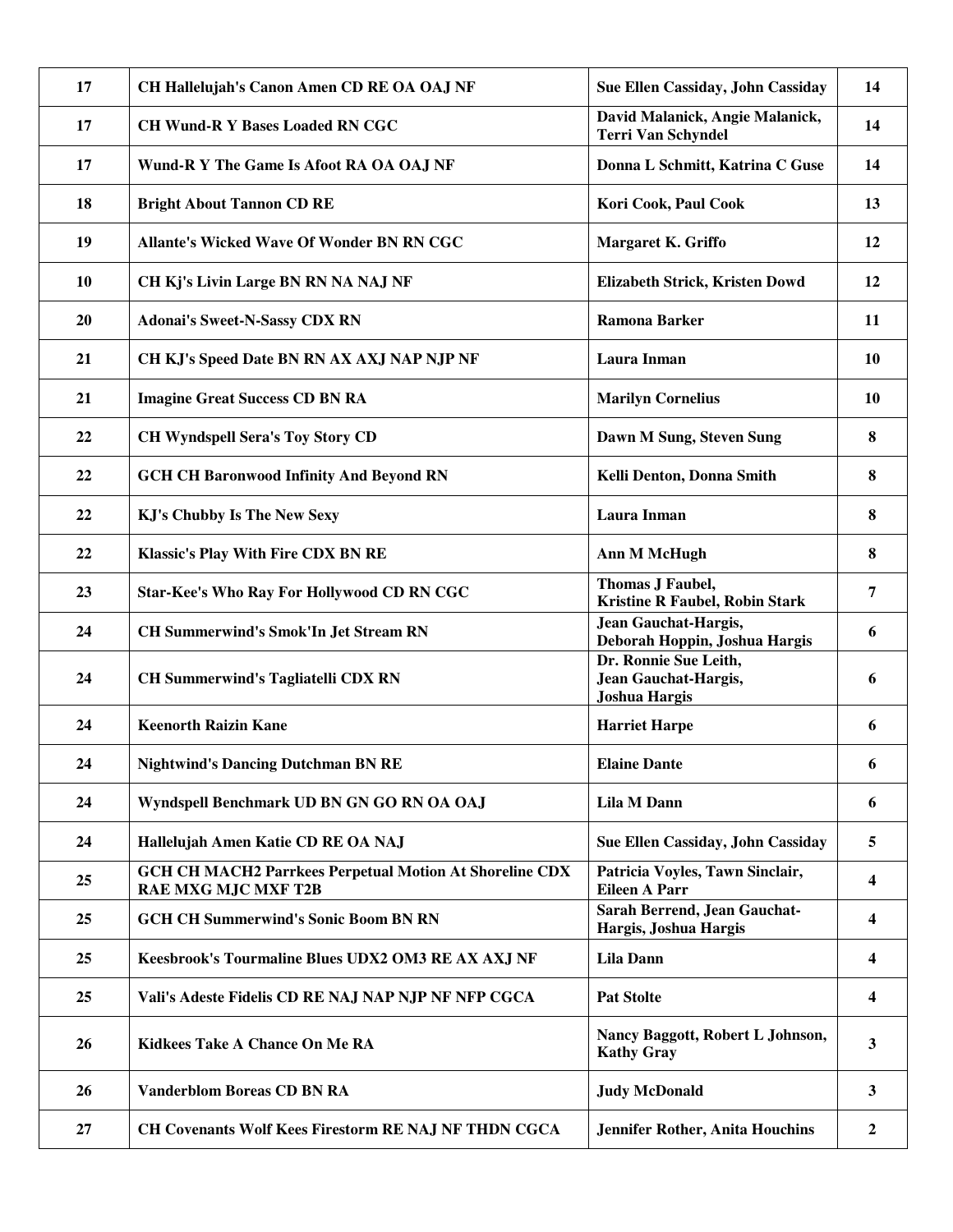| 27 | <b>CH Keekichi's Klassic Irish Dancer CD BN RN</b> | Ann M McHugh                                                      |  |
|----|----------------------------------------------------|-------------------------------------------------------------------|--|
| 27 | CH Kj's Play Date CD BN RN CGCA                    | Lois and David Waddell                                            |  |
| 27 | Sylvan Stitches A Dream RN THDN CGC                | <b>Ann Elders</b>                                                 |  |
| 28 | <b>CH Allante's Grand Larceny CD RA</b>            | <b>Cynthia Tumiel</b>                                             |  |
| 28 | Flowerkees Sweet Alyssum Geluk CD BN RA OA OAJ NF  | <b>M</b> Frances Boyle,<br><b>Nancy H Aldrich</b>                 |  |
| 28 | <b>GCH CH Windrift's Moon Over Wall Street</b>     | <b>Richard Ward, Mary Ward</b>                                    |  |
| 28 | <b>Novel's New Tricks NA NAJ</b>                   | Linda Hall, Barbara Cobean,<br><b>Sueanne Nelson, Gerald Hall</b> |  |
| 28 | Teeka OA NAJ                                       | Vania Climan                                                      |  |

**Points are calculated using the Blanche Saunders System:** 

**First Place = 7 Points** 

**Second Place = 6 Points** 

**Third Place = 5 Points** 

**Fourth Place = 4 Points Qualifying Score = 1 Point** 

**(1 Point for a Qualify Score is included in points for First thru Fourth place)** 

 **\*10 additional point for first place in both Advanced B and Excellent B in the same trial.** 

**<sup>+</sup>5 additional points for High Combined.**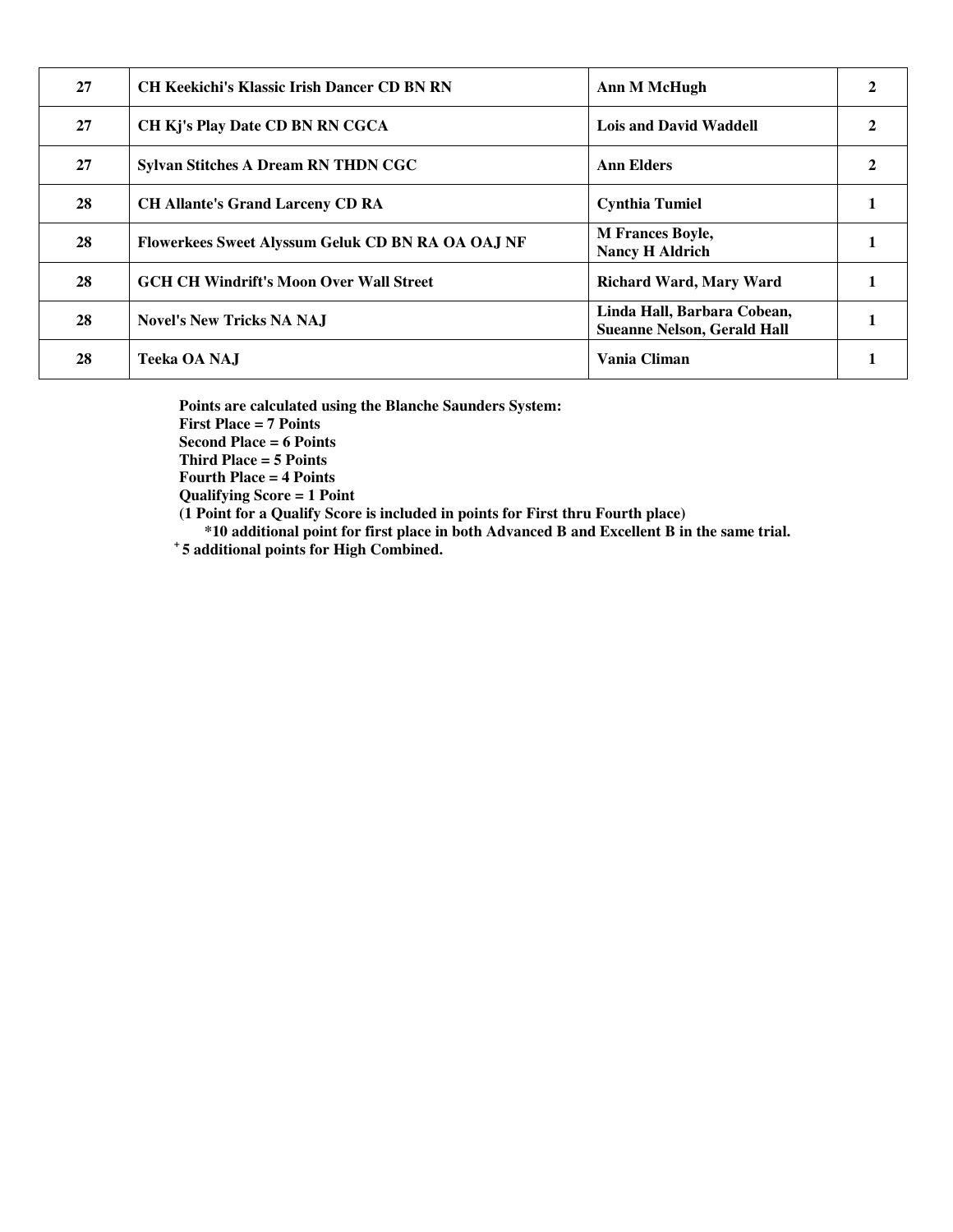## **Top Rally Keeshonden Report By Class**

|                | <b>RALLY NOVICE A</b>                          |                                                              |               |
|----------------|------------------------------------------------|--------------------------------------------------------------|---------------|
| <b>Ranking</b> | <b>Dog Name</b>                                | <b>Owners</b>                                                | <b>Points</b> |
|                | Ares War God Of Windy Pines RN CGCA            | <b>Kelly Rollyson</b>                                        | 18            |
| $\mathbf{2}$   | <b>Keesridge The Essence Of Zivah RN</b>       | <b>Amanda Lougheed</b>                                       | 15            |
| 3              | <b>CH Wund-R Y Bases Loaded RN CGC</b>         | David Malanick, Angie Malanick,<br><b>Terri Van Schyndel</b> | 13            |
| 4              | <b>Keenorth Raizin Kane</b>                    | <b>Harriet Harpe</b>                                         | h             |
| 5              | <b>GCH CH Windrift's Moon Over Wall Street</b> | <b>Richard Ward, Mary Ward</b>                               |               |

|                         | <b>RALLY NOVICE B</b>                            |                                                                           |               |
|-------------------------|--------------------------------------------------|---------------------------------------------------------------------------|---------------|
| <b>Ranking</b>          | <b>Dog Name</b>                                  | <b>Owners</b>                                                             | <b>Points</b> |
| 1                       | <b>CH Skyline's Affinity For Adventure RN</b>    | <b>Kelli Denton, Becky Denton</b>                                         | 40            |
| $\mathbf{2}$            | Moonshadow's Little Man Gibbs RN CGC             | <b>Ellen B Kramer</b>                                                     | 29            |
| 3                       | <b>GCH CH Kj's Its Nothing Purrsonal RN CGCA</b> | <b>Kristen Dowd</b>                                                       | 20            |
| $\overline{\mathbf{4}}$ | <b>Keepsake Hearts On Fire CD BN RN</b>          | <b>Carol Munse Dash</b>                                                   | 15            |
| 5                       | <b>Allante's Devil In The Bottle RN CGC</b>      | Rebecca McMillion, Jeri Caldwell                                          | 14            |
| 6                       | <b>Allante's Wicked Wave Of Wonder BN RN CGC</b> | Margaret K. Griffo                                                        | 12            |
| 6                       | CH Kj's Livin Large BN RN NA NAJ NF              | Elizabeth Strick, Kristen Dowd                                            | 12            |
| 7                       | <b>CH Skyline's Outburst RA NA NAJ</b>           | <b>Stacey Alexander,</b><br><b>Thomas Alexander</b>                       | 11            |
| 8                       | CH KJ's Speed Date BN RN AX AXJ NAP NJP NF       | Laura Inman                                                               | 10            |
| 9                       | <b>CH Wyndspell Sera's Toy Story CD</b>          | Dawn M Sung, Steven Sung                                                  | 8             |
| 9                       | <b>GCH CH Baronwood Infinity And Beyond RN</b>   | Kelli Denton, Donna Smith                                                 | 8             |
| $\boldsymbol{9}$        | <b>KJ's Chubby Is The New Sexy</b>               | Laura Inman                                                               | 8             |
| 10                      | <b>Adonai's Sweet-N-Sassy CDX RN</b>             | <b>Ramona Barker</b>                                                      | 7             |
| 10                      | <b>Star-Kee's Who Ray For Hollywood CD</b>       | Thomas J Faubel,<br>Kristine R Faubel, Robin Stark,<br><b>Jimmy Kranz</b> | 7             |
| 11                      | <b>CH Summerwind's Smok'In Jet Stream RN</b>     | <b>Jean Gauchat-Hargis,</b><br>Deborah Hoppin, Joshua Hargis              | 6             |
| 11                      | Wund-R Y The Game Is Afoot RN OA NAJ NF          | Donna L Schmitt, Katrina C Guse                                           | 6             |
| 11                      | Wyndspell Benchmark UD BN GN GO RN OA OAJ        | Lila M Dann                                                               | 6             |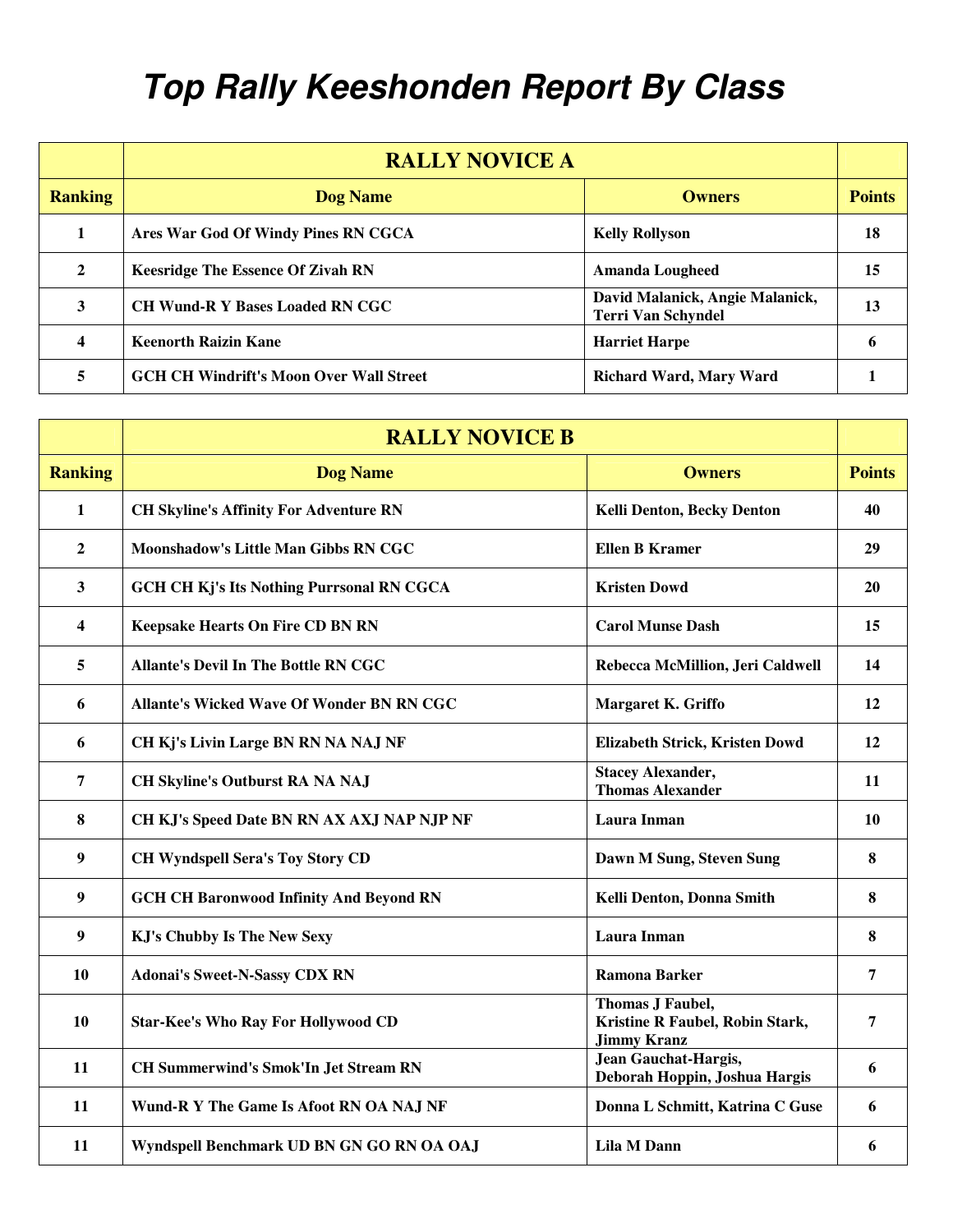| 12 | <b>CH Wund-R Y Bases Loaded RN CGC</b> | David Malanick, Angie Malanick,<br>Terri Van Schyndel             |  |
|----|----------------------------------------|-------------------------------------------------------------------|--|
| 12 | <b>Novel's New Tricks NA NAJ</b>       | Linda Hall, Barbara Cobean,<br><b>Sueanne Nelson, Gerald Hall</b> |  |
|    | Teeka OA NAJ                           | Vania Climan                                                      |  |

|                | <b>RALLY ADVANCED A</b>                           |                                        |               |
|----------------|---------------------------------------------------|----------------------------------------|---------------|
| <b>Ranking</b> | <b>Dog Name</b>                                   | <b>Owners</b>                          | <b>Points</b> |
|                | CH Wyndjamr's Barefoot Contessa RA OA AXJ NAP NJP | <b>Robin Skinner, Lynne Anderson</b>   | 26            |
|                | <b>Ruttkay Freya RA</b>                           | <b>Ann Fowler</b>                      | 26            |
| $\mathbf{2}$   | <b>Beasley's Fancy Chief Clancy CD RE CGC</b>     | <b>Stacie Beasley, Jeffrey Beasley</b> | 21            |
| 3              | Wund-R Y The Game Is Afoot RN OA NAJ NF           | Donna L Schmitt, Katrina C Guse        | 19            |

|                | <b>RALLY ADVANCED B</b>                                                                |                                                                              |               |
|----------------|----------------------------------------------------------------------------------------|------------------------------------------------------------------------------|---------------|
| <b>Ranking</b> | <b>Dog Name</b>                                                                        | <b>Owners</b>                                                                | <b>Points</b> |
| 1              | <b>Coaster Kees Pounce And Bounce RAE OA OAJ</b>                                       | Carol Blair, Stu Blair                                                       | 50            |
| $\mathbf{2}$   | Perikee's Rigolo At Achates CDX RAE                                                    | <b>Robin Z Clark</b>                                                         | 17            |
| $\overline{2}$ | <b>Kelly CD RAE</b>                                                                    | <b>Charlene Valdez</b>                                                       | 17            |
| 3              | Vandys Titania UD GN GO RE AX OAJ                                                      | <b>Barbara Eng, Carole Henry</b>                                             | 16            |
| 3              | <b>Nightwind' S Pearl Breeze CD BN RA</b>                                              | <b>Elaine D Dante, Deborah Hodges</b>                                        | 16            |
| 4              | <b>CH Skyline's Outburst RA NA NAJ</b>                                                 | <b>Stacey Alexander,</b><br><b>Thomas Alexander</b>                          | 15            |
| 5              | <b>Cliffhouse East Of Phoenix CD RE</b>                                                | <b>F Thomas Alexander,</b><br><b>Stacey A Alexander</b>                      | 13            |
| 6              | <b>GCH CH Wund R Y Sheza Superstar At Paugh Prints VCD2 BN</b><br><b>GN RAE MX AXJ</b> | Sherri Alspaugh,<br><b>Terri Van Schyndel</b>                                | 11            |
| 6              | CH Keepsake Firestarter VCD2 UD VER RE AX MXJ MJB XF                                   | <b>Jean Munger</b>                                                           | 11            |
| 7              | <b>Imagine Great Success CD BN RA</b>                                                  | <b>Marilyn Cornelius</b>                                                     | <b>10</b>     |
| 8              | Vandys Nydia UD GO RAE2 NA NAJ AXP OJP THD                                             | <b>Barbara Eng, Carole Henry</b>                                             | 8             |
| 8              | <b>Klassic's Play With Fire CDX BN RE</b>                                              | <b>Ann M McHugh</b>                                                          | 8             |
| 8              | CH Cinderlad Barefoot In The Park BN RE OA AXJ OF                                      | Leslie Meyn, Patricia Tocalis                                                | 8             |
| 9              | <b>CH Summerwind's Tagliatelli CDX RN</b>                                              | Dr. Ronnie Sue Leith,<br><b>Jean Gauchat-Hargis,</b><br><b>Joshua Hargis</b> | 6             |
| 10             | <b>CH Wyndjamr's Storm Front RE</b>                                                    | <b>Richard Ward, Mary Ward</b>                                               | 5             |
| 11             | <b>GCH CH Summerwind's Sonic Boom BN RN</b>                                            | Sarah Berrend, Jean Gauchat-<br>Hargis, Joshua Hargis                        | 4             |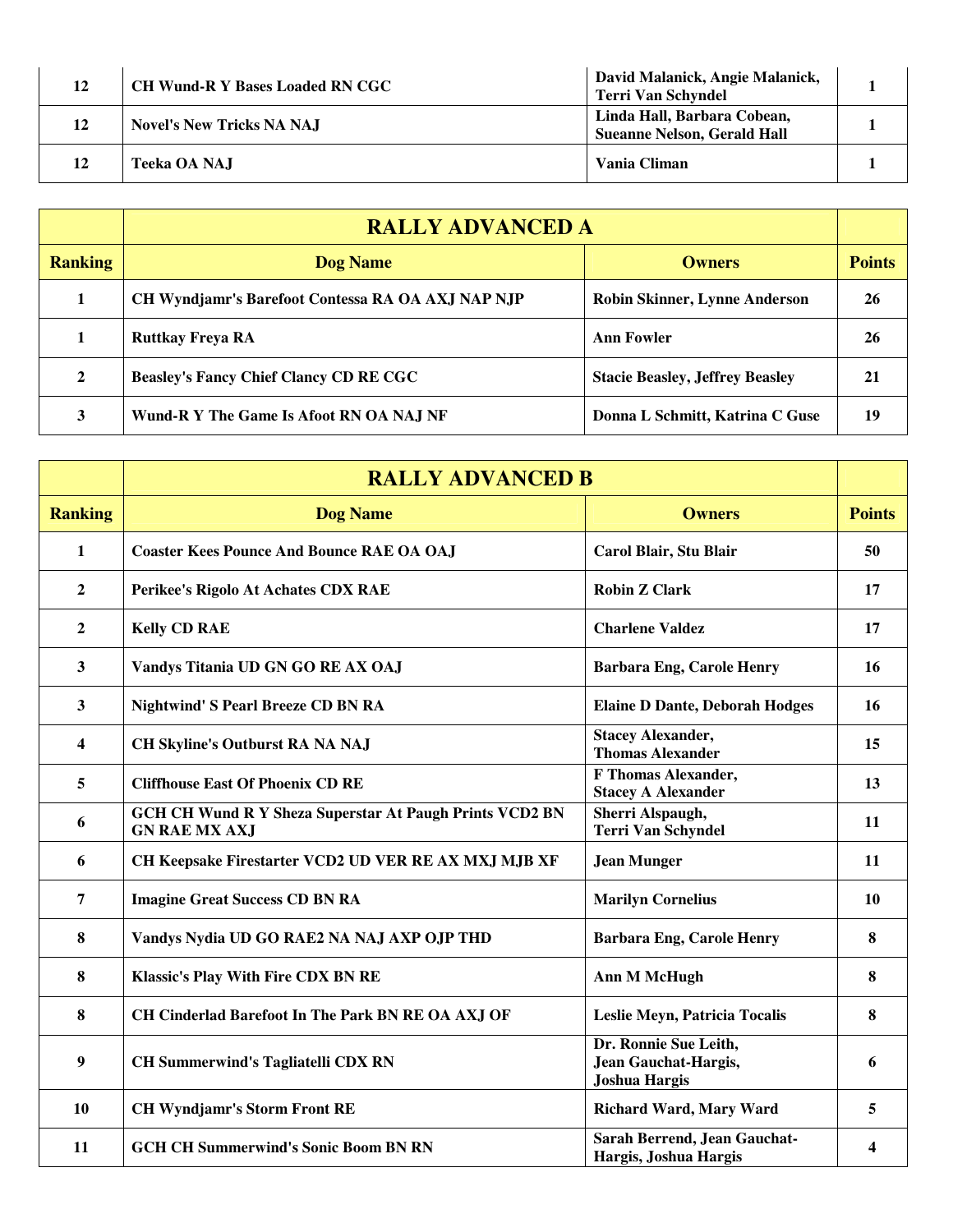| 11 | <b>GCH CH MACH2 Parrkees Perpetual Motion At Shoreline CDX</b><br><b>RAE MXG MJC MXF T2B</b> | Patricia Voyles, Tawn Sinclair,<br><b>Eileen A Parr</b> | $\overline{\mathbf{4}}$ |
|----|----------------------------------------------------------------------------------------------|---------------------------------------------------------|-------------------------|
| 11 | <b>Beasley's Fancy Chief Clancy CD RE DJ CGC</b>                                             | <b>Stacie Beasley, Jeffrey Beasley</b>                  | $\overline{\mathbf{4}}$ |
| 11 | <b>Adonai's Sweet-N-Sassy CDX RN</b>                                                         | Ramona Barker                                           | 4                       |
| 12 | <b>Vanderblom Boreas CD BN RA</b>                                                            | <b>Judy McDonald</b>                                    | 3                       |
| 12 | Kidkees Take A Chance On Me RA                                                               | Nancy Baggott, Robert L Johnson,<br><b>Kathy Gray</b>   | $\overline{\mathbf{3}}$ |
| 12 | <b>GCH CH Kj's Its Nothing Purrsonal CD BN RE CGCA</b>                                       | <b>Kristen Dowd</b>                                     | 3                       |
| 13 | Vali's Adeste Fidelis CD RE NAJ NAP NJP NF NFP CGCA                                          | <b>Pat Stolte</b>                                       | $\mathbf{2}$            |
| 13 | <b>Sylvan Stitches A Dream RN THDN CGC</b>                                                   | <b>Ann Elders</b>                                       | $\overline{2}$          |
| 13 | Hallelujah Amen Katie CD RE OA NAJ                                                           | <b>Sue Ellen Cassiday, John Cassiday</b>                | $\overline{2}$          |
| 13 | CH Kj's Play Date CD BN RN CGCA                                                              | <b>Lois and David Waddell</b>                           | $\mathbf{2}$            |
| 13 | <b>CH Keekichi's Klassic Irish Dancer CD BN RN</b>                                           | Ann M McHugh                                            | $\mathbf{2}$            |
| 14 | <b>CH Covenants Wolf Kees Firestorm RE NAJ NF THDN CGCA</b>                                  | <b>Jennifer Rother, Anita Houchins</b>                  | 1                       |

|                         | <b>RALLY EXCELLENT A</b>                                 |                                                     |               |
|-------------------------|----------------------------------------------------------|-----------------------------------------------------|---------------|
| <b>Ranking</b>          | <b>Dog Name</b>                                          | <b>Owners</b>                                       | <b>Points</b> |
| 1                       | <b>CH Vandaban Wessex RE</b>                             | Deborah A Lynch, Jeanne Buente                      | 26            |
| $\mathbf{2}$            | <b>CH Wyndjamr's Storm Front RE</b>                      | <b>Richard Ward, Mary Ward</b>                      | 22            |
| 3                       | <b>CH Skyline's Outburst RE OA OAJ</b>                   | <b>Stacey Alexander,</b><br><b>Thomas Alexander</b> | 21            |
| $\overline{\mathbf{4}}$ | <b>Beasley's Fancy Chief Clancy CD RE CGC</b>            | <b>Stacie Beasley, Jeffrey Beasley</b>              | 19            |
| 5                       | <b>CH Cinderlad Barefoot In The Park BN RE OA AXJ NF</b> | Leslie Meyn, Patricia Tocalis                       | 18            |
| 6                       | CH Hallelujah's Canon Amen CD RE OA OAJ NF               | <b>Sue Ellen Cassiday, John Cassiday</b>            | 14            |
| 7                       | Wund-R Y The Game Is Afoot RA OA OAJ NF                  | Donna L Schmitt, Katrina C Guse                     | 7             |

|                | <b>RALLY EXCELLENT B</b>                         |                        |               |
|----------------|--------------------------------------------------|------------------------|---------------|
| <b>Ranking</b> | <b>Dog Name</b>                                  | <b>Owners</b>          | <b>Points</b> |
|                | <b>Coaster Kees Pounce And Bounce RAE OA OAJ</b> | Carol Blair, Stu Blair | 43            |
| $\mathbf{2}$   | Perikee's Rigolo At Achates CDX RAE              | <b>Robin Z Clark</b>   | 20            |
| 3              | <b>Kelly CD RAE</b>                              | <b>Charlene Valdez</b> | 16            |